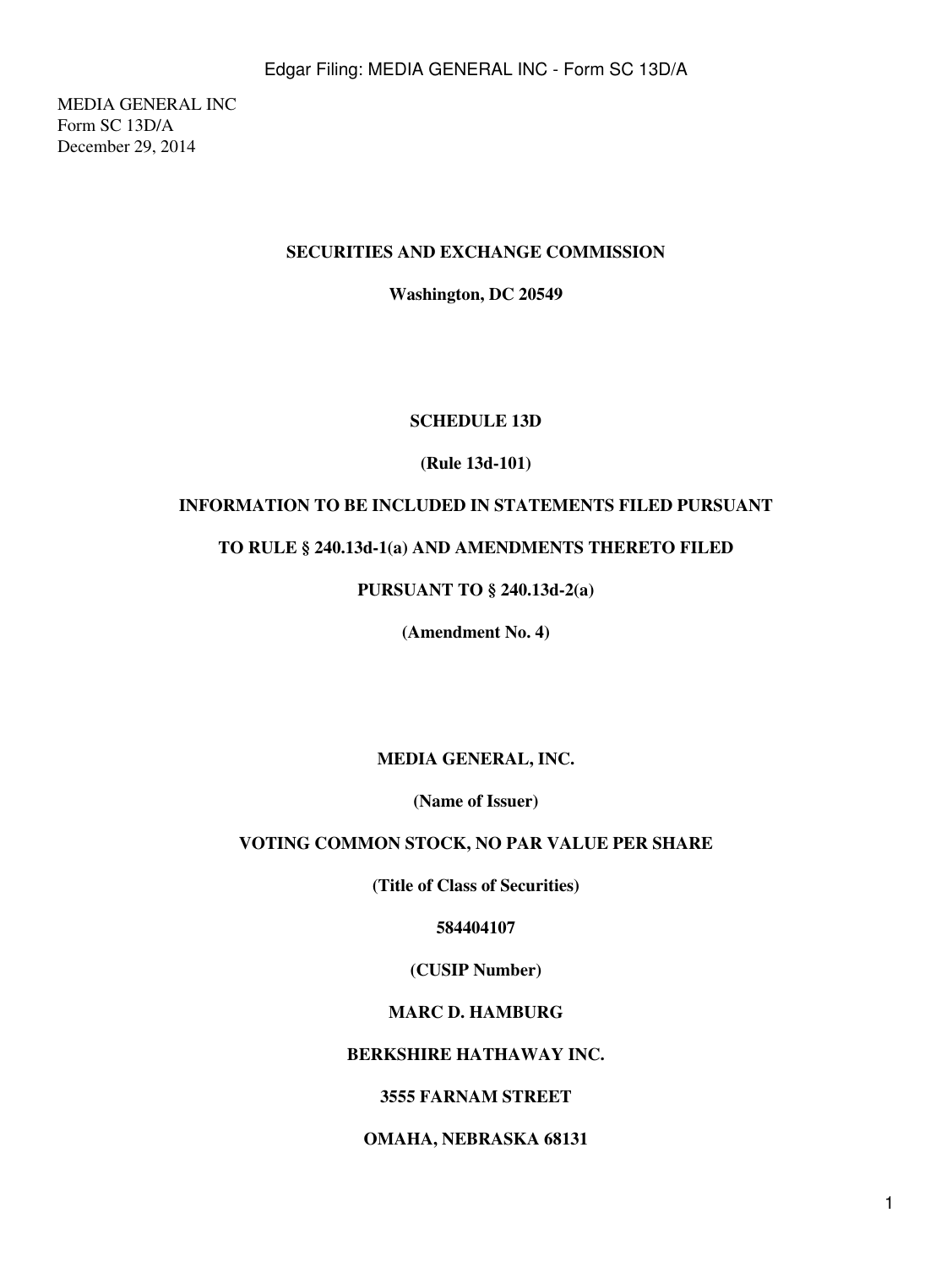## **(402) 346-1400**

## **(Name, Address and Telephone Number of Person Authorized to Receive Notices and Communications)**

### **December 19, 2014**

#### **(Date of Event Which Requires Filing of this Statement)**

If the person has previously filed a statement on Schedule 13G to report the acquisition that is the subject of this Schedule 13D, and is filing this schedule because of  $\S$ § 240.13d-1(e), 240.13d-1(f) or 240.13d-1(g), check the following box. "

**Note.** Schedules filed in paper format shall include a signed original and five copies of the schedule, including all exhibits. See § 240.13d-7 for other parties to whom copies are to be sent.

<sup>\*</sup> The remainder of this cover page shall be filled out for a reporting person s initial filing on this form with respect to the subject class of securities, and for any subsequent amendment containing information which would alter disclosures provided in a prior cover page.

The information required on the remainder of this cover page shall not be deemed to be filed for the purpose of Section 18 of the Securities Exchange Act of 1934 (Act) or otherwise subject to the liabilities of that section of the Act but shall be subject to all other provisions of the Act (however, see the Notes).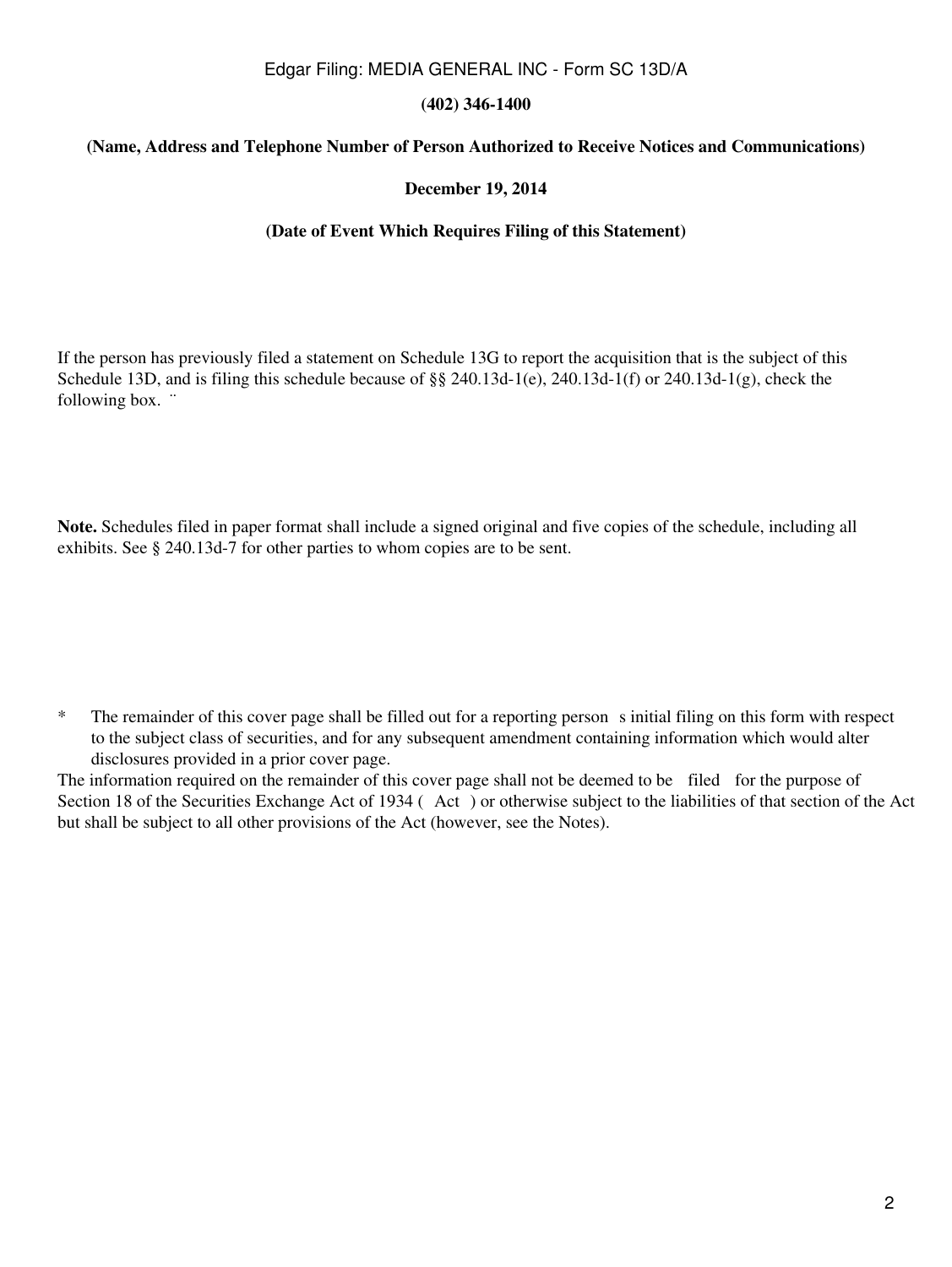CUSIP No. 584404107 SCHEDULE 13D PAGE 2 OF 7 PAGES

## **1 NAME OF REPORTING PERSONS**

## **I.R.S. IDENTIFICATION NOS. OF ABOVE PERSONS (ENTITIES ONLY)**

Warren E. Buffett

# **2 CHECK THE APPROPRIATE BOX IF A MEMBER OF A GROUP\***

- (a)  $x$  (b)  $\dddot{ }$
- **3 SEC USE ONLY**
- **4 SOURCE OF FUNDS\***

AF

¨

 **5 CHECK BOX IF DISCLOSURE OF LEGAL PROCEEDINGS IS REQUIRED PURSUANT TO ITEMS 2(d) or 2(e)**

## **6 CITIZENSHIP OR PLACE OF ORGANIZATION**

U.S. citizen

**NUMBER OF 7 SOLE VOTING POWER**

### **SHARES**

- **BENEFICIALLY** 0  **8 SHARED VOTING POWER**
	- **OWNED BY**

**EACH**

- 4,646,220 shares (See Item 5)
- **REPORTING 9 SOLE DISPOSITIVE POWER**
	- **PERSON**
	- **WITH**  $\Omega$ **10 SHARED DISPOSITIVE POWER**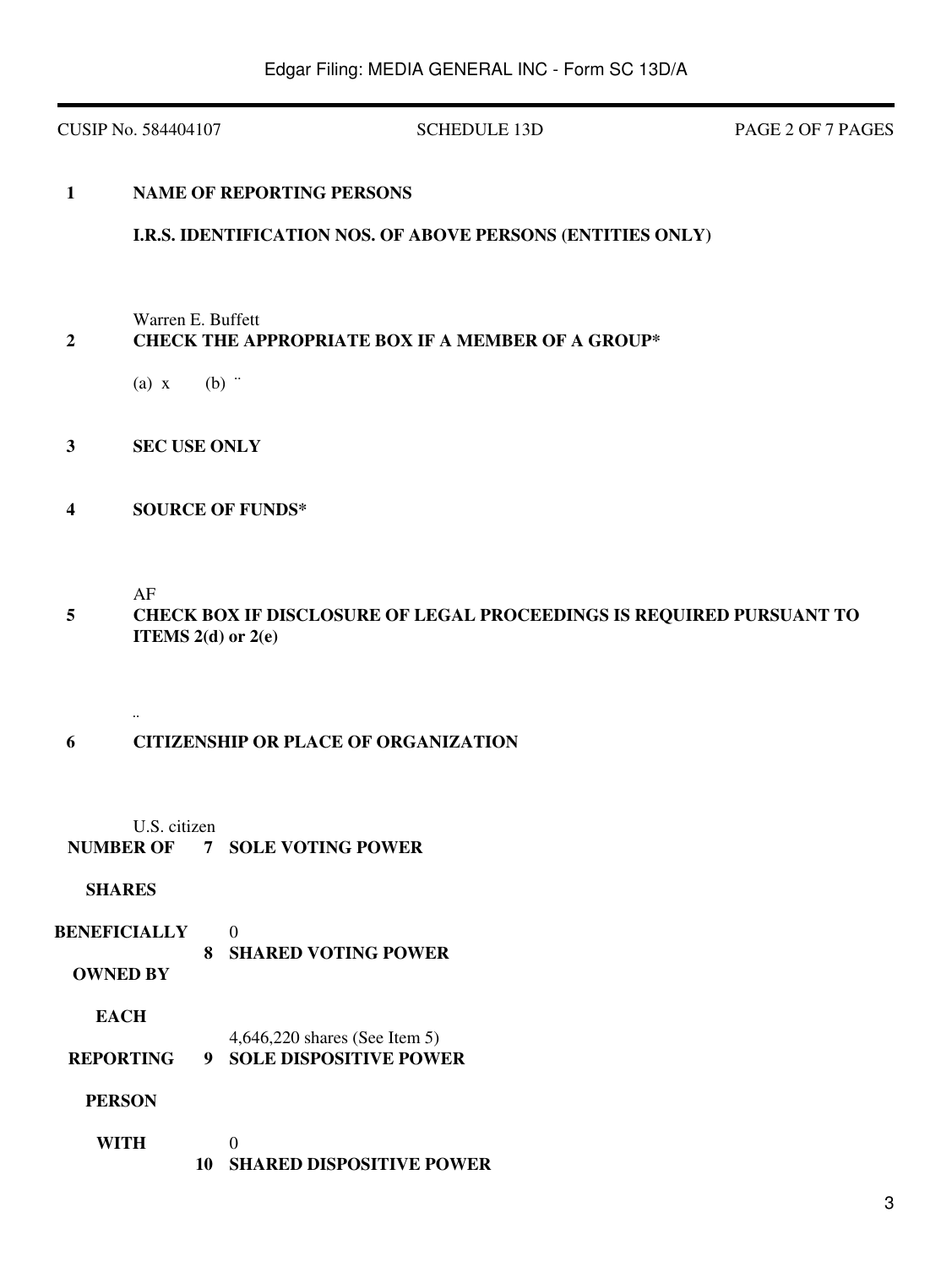4,646,220 shares (See Item 5)

# **11 AGGREGATE AMOUNT BENEFICIALLY OWNED BY EACH REPORTING PERSON**

4,646,220 shares (See Item 5)

# **12 CHECK BOX IF THE AGGREGATE AMOUNT IN ROW (11) EXCLUDES CERTAIN SHARES\***

## **13 PERCENT OF CLASS REPRESENTED BY AMOUNT IN ROW (11)**

3.6% of New MEG Voting Common Stock (See Item 5) **14**. **TYPE OF REPORTING PERSON\***

IN

¨

\* See instructions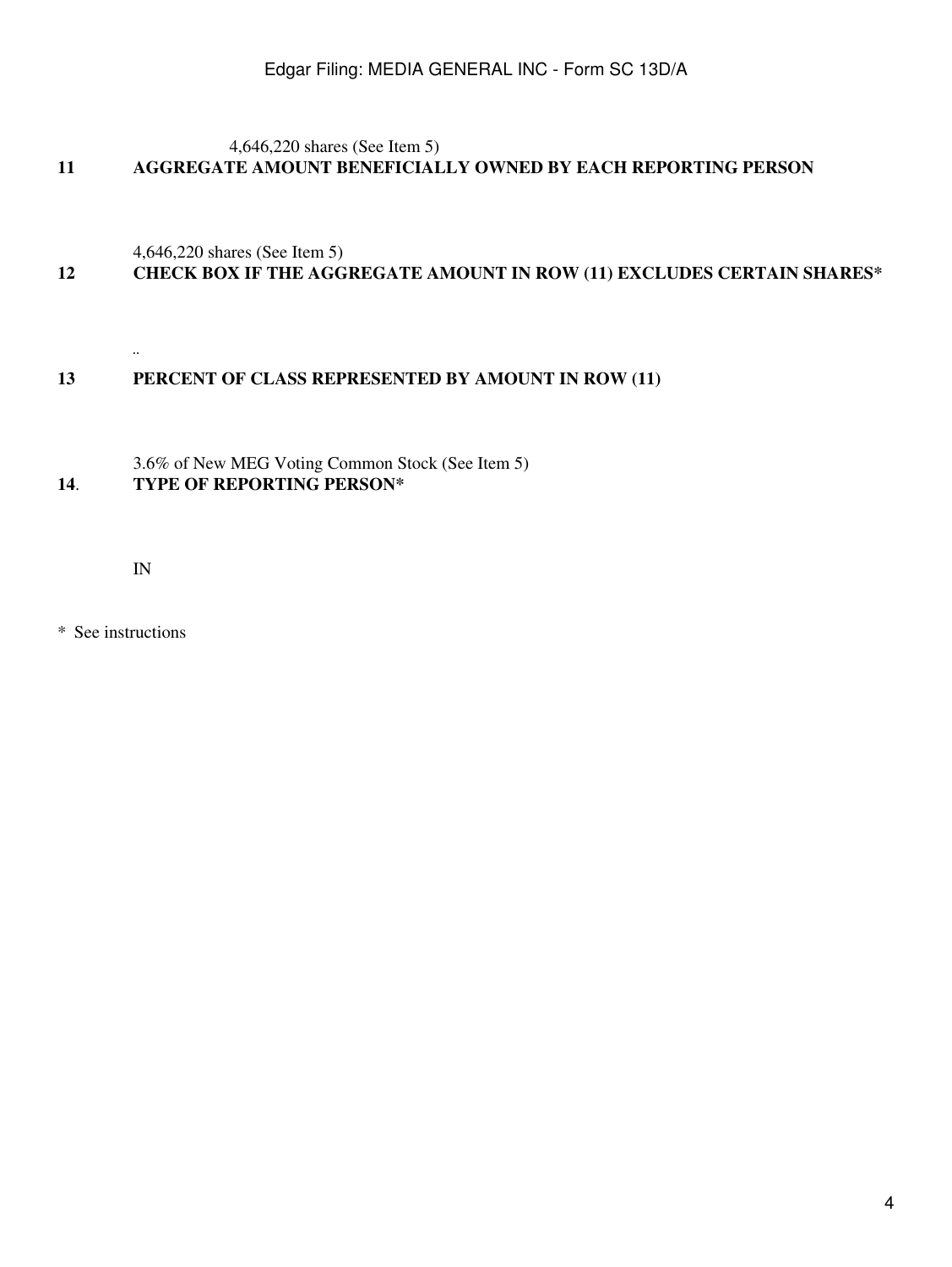CUSIP No. 584404107 SCHEDULE 13D PAGE 3 OF 7 PAGES

## **1 NAME OF REPORTING PERSONS**

## **I.R.S. IDENTIFICATION NOS. OF ABOVE PERSONS (ENTITIES ONLY)**

Berkshire Hathaway Inc.

## **2 CHECK THE APPROPRIATE BOX IF A MEMBER OF A GROUP\***

- (a)  $x$  (b)  $\dddot{ }$
- **3 SEC USE ONLY**
- **4 SOURCE OF FUNDS\***

WC

¨

 **5 CHECK BOX IF DISCLOSURE OF LEGAL PROCEEDINGS IS REQUIRED PURSUANT TO ITEMS 2(d) or 2(e)**

## **6 CITIZENSHIP OR PLACE OF ORGANIZATION**

Delaware

**NUMBER OF 7 SOLE VOTING POWER**

### **SHARES**

- **BENEFICIALLY** 0  **8 SHARED VOTING POWER**
	- **OWNED BY**

**EACH**

- 4,646,220 shares (See Item 5)
- **REPORTING 9 SOLE DISPOSITIVE POWER**
	- **PERSON**
	- **WITH**  $\Omega$ **10 SHARED DISPOSITIVE POWER**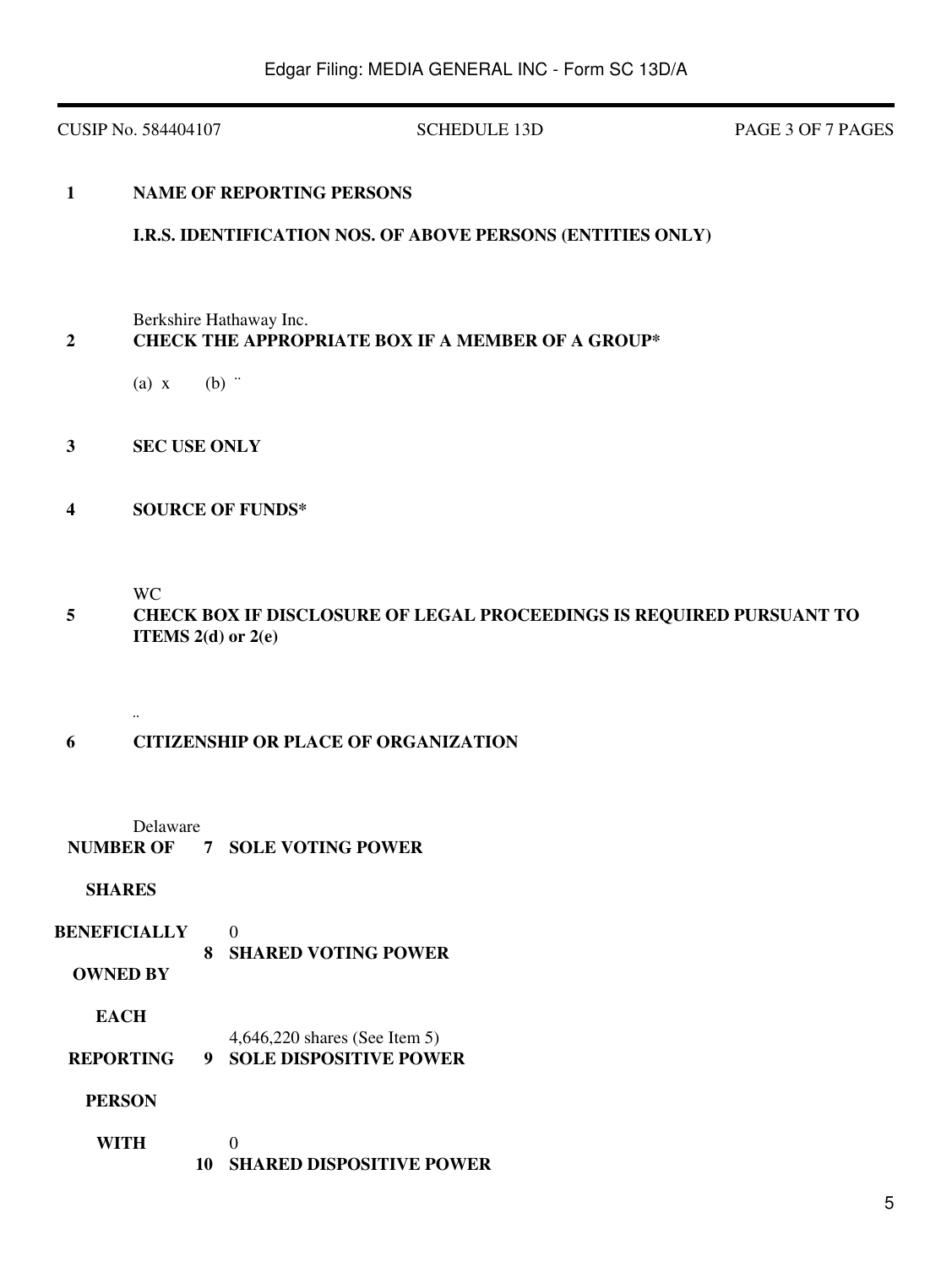4,646,220 shares (See Item 5)

# **11 AGGREGATE AMOUNT BENEFICIALLY OWNED BY EACH REPORTING PERSON**

4,646,220 shares (See Item 5)

# **12 CHECK BOX IF THE AGGREGATE AMOUNT IN ROW (11) EXCLUDES CERTAIN SHARES\***

**13 PERCENT OF CLASS REPRESENTED BY AMOUNT IN ROW (11)**

3.6% of New MEG Voting Common Stock (See Item 5) **14**. **TYPE OF REPORTING PERSON\***

HC, CO

\* See instructions

¨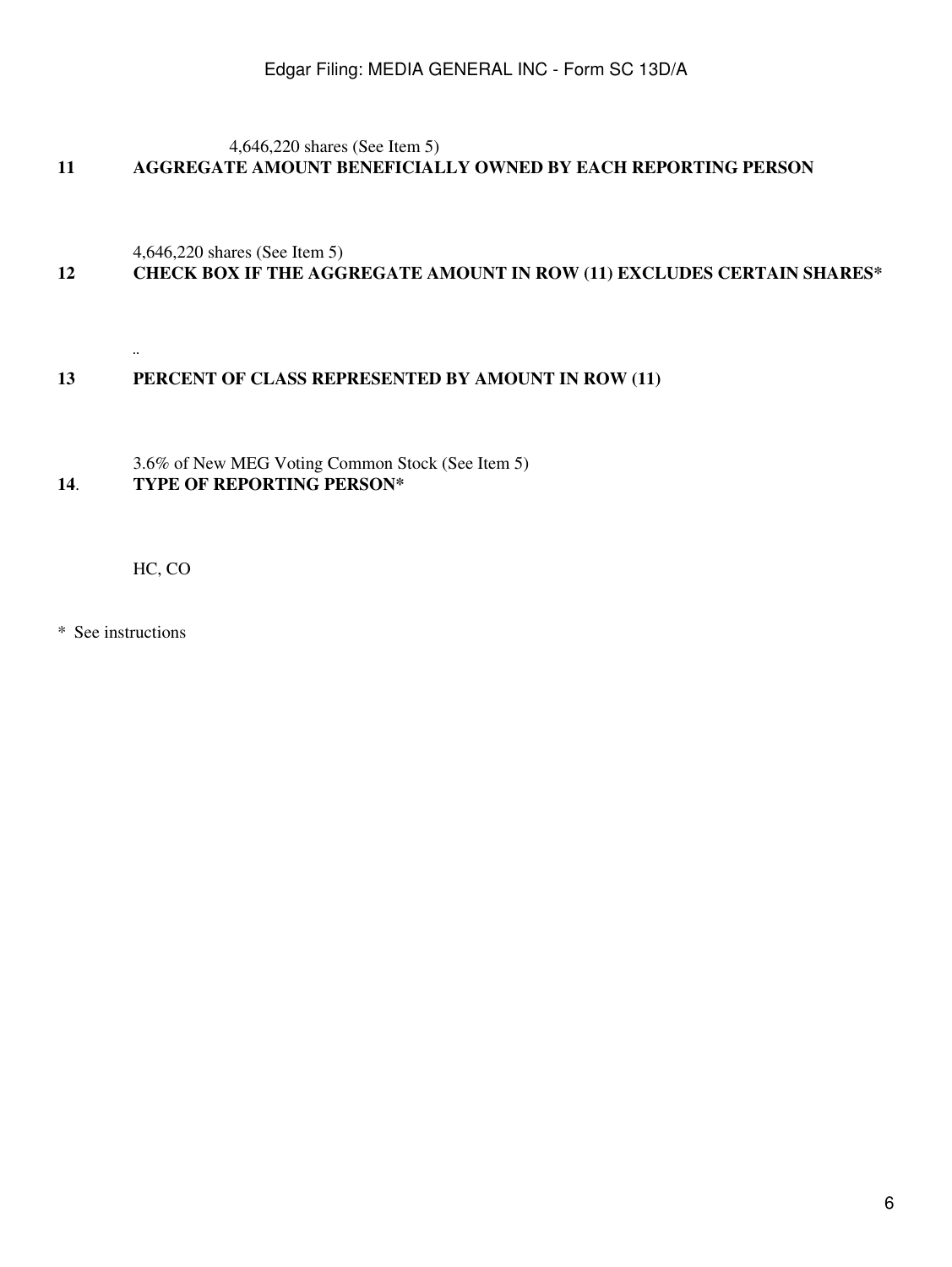CUSIP No. 584404107 SCHEDULE 13D PAGE 4 OF 7 PAGES

This Amendment No. 4 to Schedule 13D (this Amendment) amends and supplements the Schedule 13D initially filed with the Securities and Exchange Commission (the Commission) on June 4, 2012, as amended on September 24, 2012, June 5, 2013 and November 13, 2013 (the Schedule 13D). This Amendment is filed by Berkshire Hathaway Inc., a Delaware corporation (Berkshire), and Mr. Buffett (together with Berkshire, the Reporting Persons), who may be deemed to control Berkshire, relating to the beneficial ownership of the voting common stock, no par value per share (New MEG Voting Common Stock), of Media General, Inc., a Virginia corporation formerly known as Mercury New Holdco, Inc. (New MEG). Except as set forth below, this Amendment does not supplement, restate or amend any of the other information disclosed in the Schedule 13D as previously filed. Capitalized terms not defined in this Amendment have the meanings ascribed to them in the Schedule 13D as previously filed.

This Amendment to the Schedule 13D is being filed to report that, solely as a result of the Merger Transactions (as defined in Item 4 below), a material change occurred in the percentage of shares of New MEG Voting Common Stock beneficially owned by the Reporting Persons set forth in the Schedule 13D, which decreased the percentage owned by the Reporting Persons to below 5% of the New MEG Voting Common Stock at such time. The class ownership percentage reported herein is based on the sum of (i) the number of additional shares of New MEG Voting Common Stock issued to the former shareholders of LIN Media (as defined in Item 4 below) in connection with the Merger Transactions as reported on New MEG s most recent Current Report on Form 8-K filed with the Commission on December 24, 2014 (the December 24th 8-K), and (ii) the number of outstanding shares of Old MEG Voting Common Stock reported on the most recent Quarterly Report on Form 10-Q filed by Old MEG (as defined in Item 4 below) with the Commission on November 6, 2014 (the November 6th 10-Q), which were automatically converted into shares of New MEG Voting Common Stock on a one-to-one basis pursuant to the terms of the Merger Agreement (as defined in Item 4 below).

## **ITEM 1. SECURITY AND ISSUER.**

The response set forth in Item 1 of the Schedule 13D is hereby amended and restated in its entirety as follows:

This statement on Schedule 13D relates to the voting common stock, no par value per share (New MEG Voting Common Stock), of Media General, Inc., a Virginia corporation formerly known as Mercury New Holdco, Inc. The address of the principal executive offices of New MEG is 333 E. Franklin Street, Richmond, Virginia 23219.

## **ITEM 3. SOURCE AND AMOUNT OF FUNDS OR OTHER CONSIDERATION.**

The response set forth in Item 3 of the Schedule 13D is hereby amended and supplemented by adding the following:

In connection with the transactions described below in Item 4 (the answer to which is incorporated herein by reference), on December 19, 2014, 4,235,978 shares of Old MEG Voting Common Stock (as defined in Item 4 below) owned by Berkshire and previously reported on the Schedule 13D were automatically converted into 4,235,978 shares of New MEG Voting Common Stock, and 410,242 shares of Old MEG Non-Voting Common Stock (as defined in Item 4 below) owned by Berkshire and previously reported on the Schedule 13D were automatically converted into 410,242 shares of non-voting common stock, no par value per share, of New MEG (the New MEG Non-Voting Common Stock), in each case in accordance with the terms of the Merger Transactions (as defined in Item 4 below). The shares of New MEG Non-Voting Common Stock are convertible, at the option of the holder thereof at any time upon notice to New MEG s transfer agent but subject to the provisions of New MEG s Amended and Restated Articles of Incorporation, into shares of New MEG Voting Common Stock on a one-to-one basis. No additional consideration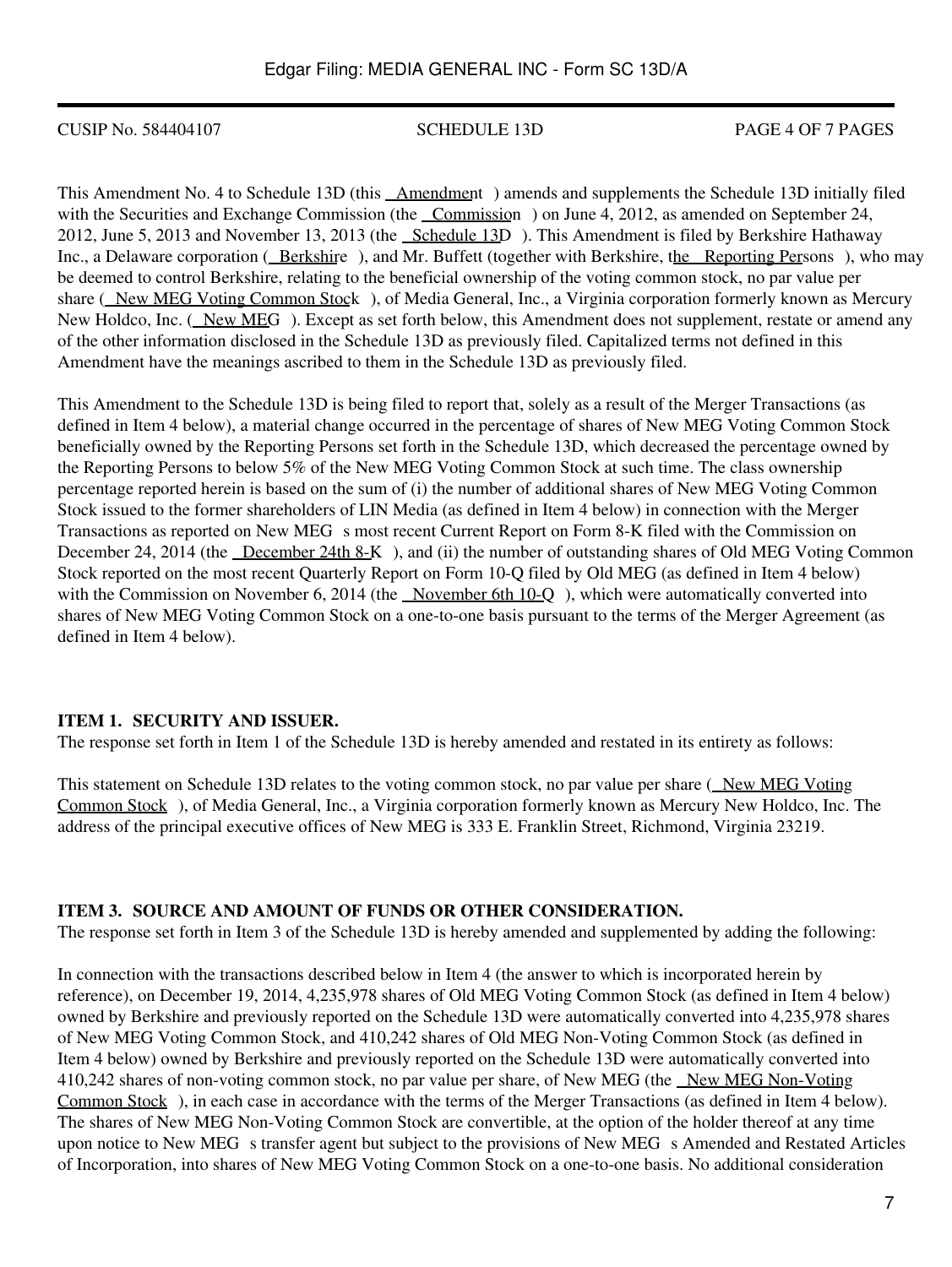was provided by Berkshire in connection with the transactions described below in Item 4 other than shares of Old MEG Voting Common Stock and Old MEG Non-Voting Common Stock.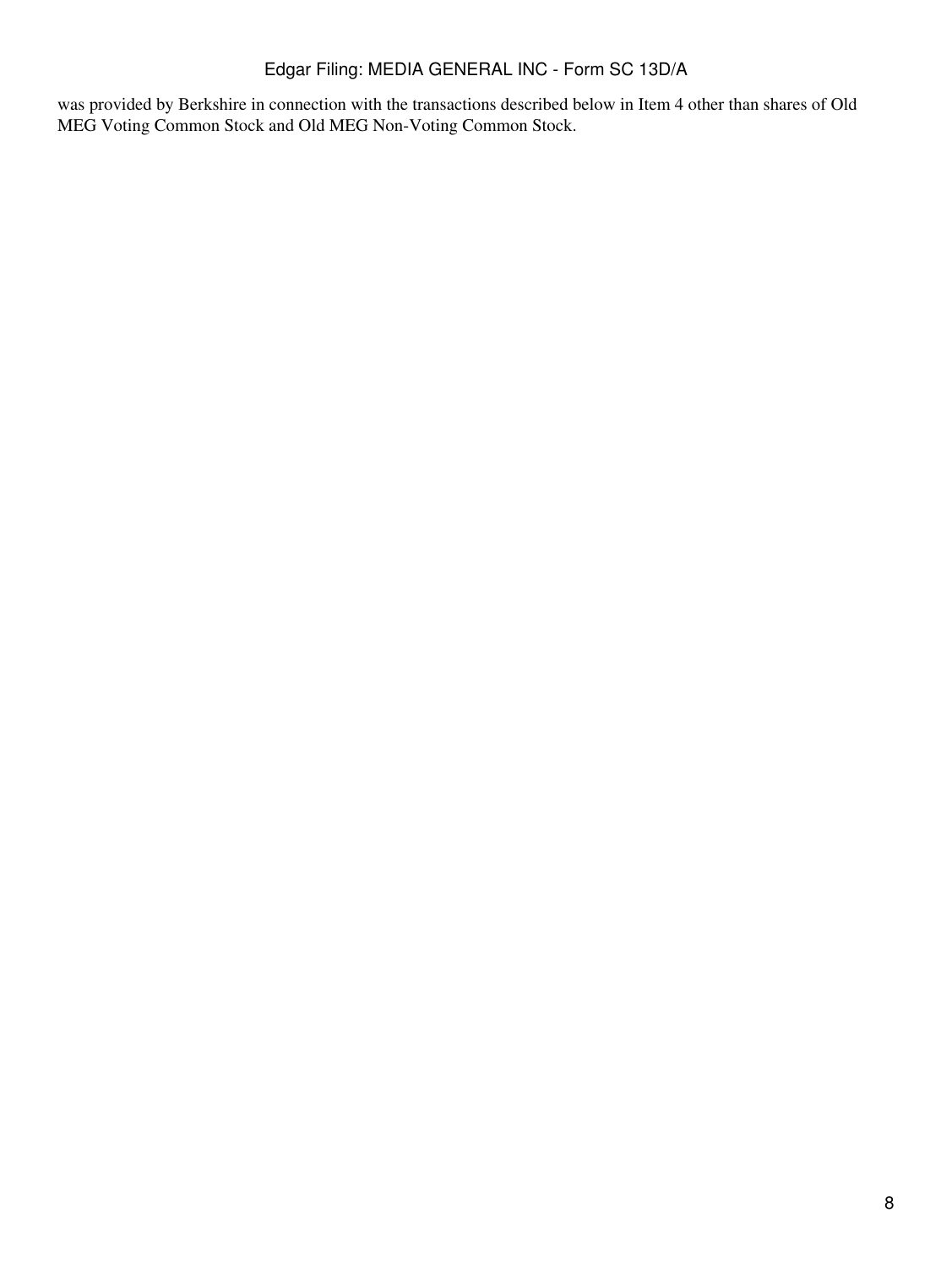CUSIP No. 584404107 SCHEDULE 13D PAGE 5 OF 7 PAGES

## **ITEM 4. PURPOSE OF TRANSACTION.**

The response set forth in Item 4 of Schedule 13D is hereby amended and supplemented by adding the following:

In a Current Report on Form 8-K filed with the Securities and Exchange Commission (the Commission) on December 23, 2014 (the December 23rd 8-K), New MEG announced that on December 19, 2014 (the Merger Closing Date), New MEG, MGOC, Inc., a Virginia corporation formerly known as Media General, Inc. (Old MEG), and LIN Media LLC, a Delaware limited liability company (LIN Media), consummated the business combination transaction (the First Merger) contemplated by the Agreement and Plan of Merger, dated as of March 21, 2014, by and among New MEG, Old MEG, Mercury Merger Sub 1, Inc. (Merger Sub 1), Mercury Merger Sub 2, LLC (Merger Sub 2) and LIN Media, as amended by Amendment No. 1 thereto, dated as of August 20, 2014 (the Merger Agreement).

According to the December 23rd 8-K:

Upon the consummation of the First Merger, Merger Sub 1 merged with and into Old MEG and Merger Sub 2 merged with and into LIN Media, and each of Old MEG and LIN Media became a direct, wholly owned subsidiary of New MEG.

Following the consummation of the First Merger, LIN Media merged with and into New MEG, with New MEG continuing as the surviving company in such merger (the Second Merger and, together with the First Merger, the <u>Merger Transactions</u>).

As a result of the Second Merger, LIN Television Corporation, a Delaware corporation and formerly a direct, wholly owned subsidiary of LIN Media (LIN Television), became a direct, wholly owned subsidiary of New MEG.

Immediately after this Second Merger, New MEG contributed all of the outstanding shares of capital stock of Old MEG to LIN Television, and as a result of such contribution, Old MEG became a direct, wholly owned subsidiary of LIN Television and an indirect, wholly owned subsidiary of New MEG.

By reason of the First Merger, on the Merger Closing Date, New MEG became the parent public reporting company and changed its name to Media General, Inc. The former public reporting company, Old MEG, changed its name to MGOC, Inc. and became an indirect, wholly owned subsidiary of New MEG.

Pursuant to the terms of the Merger Agreement, upon the consummation of the First Merger, each outstanding share of Old MEG s voting common stock, no par value per share (the Old MEG Voting Common Stock), and each outstanding share of Old MEG s non-voting common stock, no par value per share (the Old MEG Non-Voting Common Stock), was automatically converted into one share of New MEG Voting Common Stock, or one share of New MEG Non-Voting Common Stock, as applicable.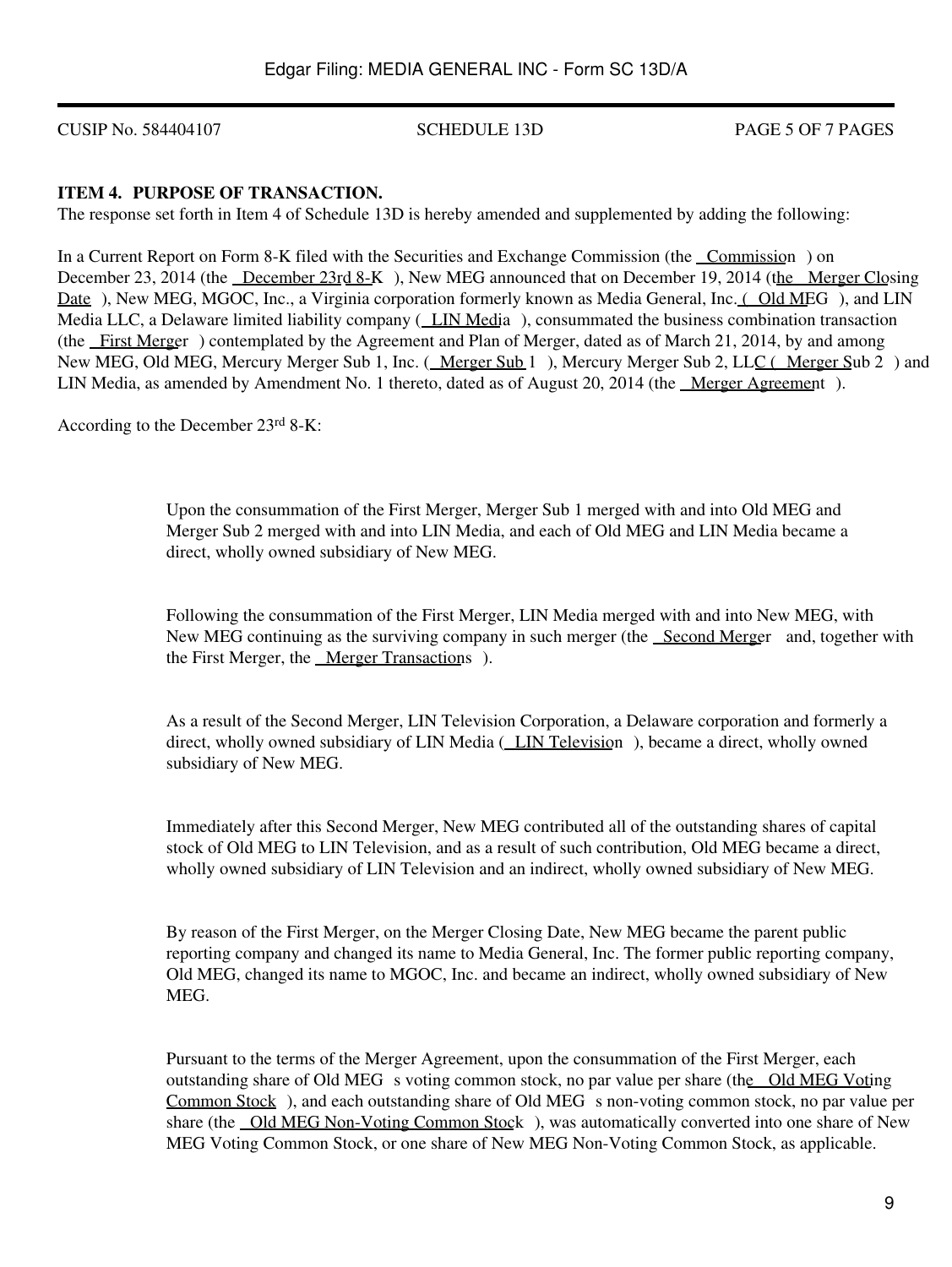In the December 24th 8-K, New MEG announced that it is issuing a total of approximately 41,239,715 shares of New MEG Voting Common Stock and paying approximately \$763 million in cash to the former LIN Media shareholders in the Merger Transactions. As of immediately following the issuance of such 41,239,715 shares of New MEG Voting Common Stock to the former LIN Media shareholders in connection with the Merger Transactions, Berkshire owned an approximately 3.6% economic interest in the equity of New MEG, comprised of the above-referenced New MEG Voting Common Stock interest coupled with the New MEG Non-Voting Common Stock. The foregoing ownership percentage is based on information provided by Old MEG in the November 6th 10-Q, as supplemented by the information reported by New MEG in the December 24th 8-K (see Item 5 below).

Berkshire intends to convert its 410,242 shares of New MEG Non-Voting Common Stock into 410,242 shares of New MEG Voting Common Stock pursuant to the terms of New MEG s Amended and Restated Articles of Incorporation, as soon as such conversion can reasonably be effected by delivering notice of such desired conversion to New MEG s transfer agent. Berkshire or entities within the Berkshire group of companies may determine to acquire additional shares of New MEG Voting Common Stock, New MEG Non-Voting Common Stock or other securities of New MEG, depending upon the performance of the New MEG Voting Common Stock in the market, market and general economic conditions, evaluation of alternative investments, price, availability of funds, and other factors, or may determine from time to time to sell some or all of its or their securities of New MEG, based upon the same set of factors.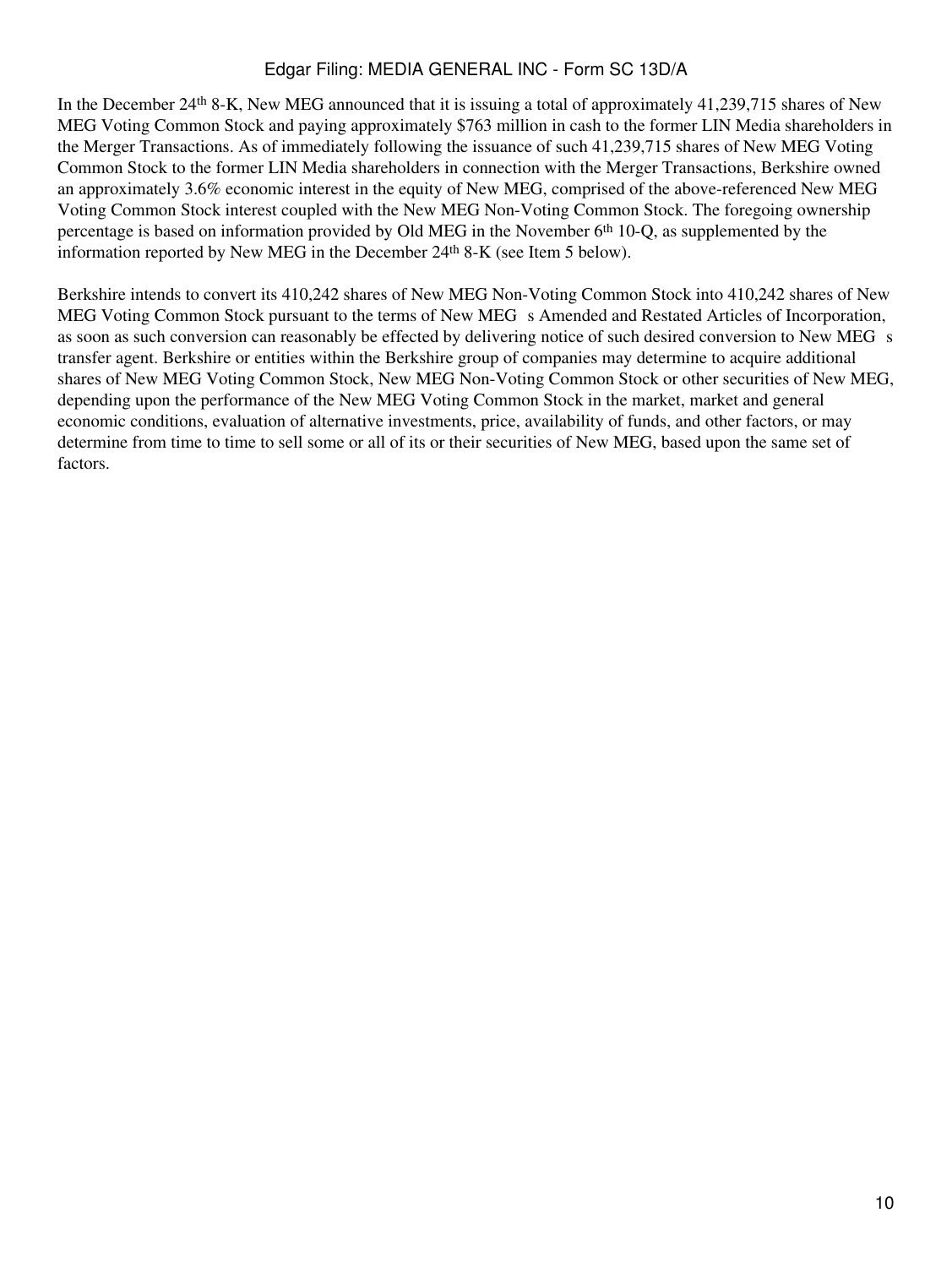CUSIP No. 584404107 SCHEDULE 13D PAGE 6 OF 7 PAGES

## **ITEM 5. INTEREST IN SECURITIES OF THE ISSUER.**

Item 5 of the Schedule 13D is hereby amended and restated in its entirety as follows:

All calculations of percentage ownership in this Schedule 13D are based upon information received from New MEG s and Old MEG s filings with the Commission reflecting a total of 129,586,926 shares of New MEG Voting Common Stock as being issued and outstanding following the consummation of the Merger Transactions on December 19, 2014, comprised of (i) 88,347,211 shares of Old MEG Voting Common Stock reported as being issued and outstanding in the November 6th 10-Q, which were automatically converted into 88,347,211 shares of New MEG Voting Common Stock upon consummation of the First Merger pursuant to the terms of the Merger Agreement, and (ii) 41,239,715 additional shares of New MEG Voting Common Stock issued to the former shareholders of LIN Media pursuant to the Merger Transactions, as reported in the December 24<sup>th</sup> 8-K.

- (a) Berkshire owns 4,235,978 shares of New MEG Voting Common Stock (the Voting Shares) and 410,242 shares of New MEG Non-Voting Common Stock (the Non-Voting Shares, and together with the Voting Shares, the Shares). The Shares represent approximately 3.6% of the outstanding New MEG Voting Common Stock of New MEG.
- (b) Berkshire has investment power with respect to the Shares. In addition, Berkshire has voting power with respect to the Voting Shares and, upon conversion of the Non-Voting Shares, will have voting power with respect to the shares of New MEG Voting Common Stock underlying the Non-Voting Shares. Mr. Buffett, Chairman of the Board of Directors and Chief Executive Officer of Berkshire, may be deemed to control Berkshire. Thus, Mr. Buffett and Berkshire may be deemed to share voting power, as applicable, and investment power with respect to the Shares.
- (c) There have been no transactions in the class of securities reported on this Schedule 13D effected during the last 60 days, except as set forth in Item 4 (the answer to which is incorporated herein by reference).
- (d) To the knowledge of Berkshire and Mr. Buffett, other than as described in this Schedule 13D, no other person is known to have the right to receive or the power to direct the receipt of dividends from, or the proceeds from the sale of, the Shares held by Berkshire.
- (e) The Reporting Persons ceased to be the beneficial owners of more than 5% of the New MEG Voting Common Stock on December 19, 2014.